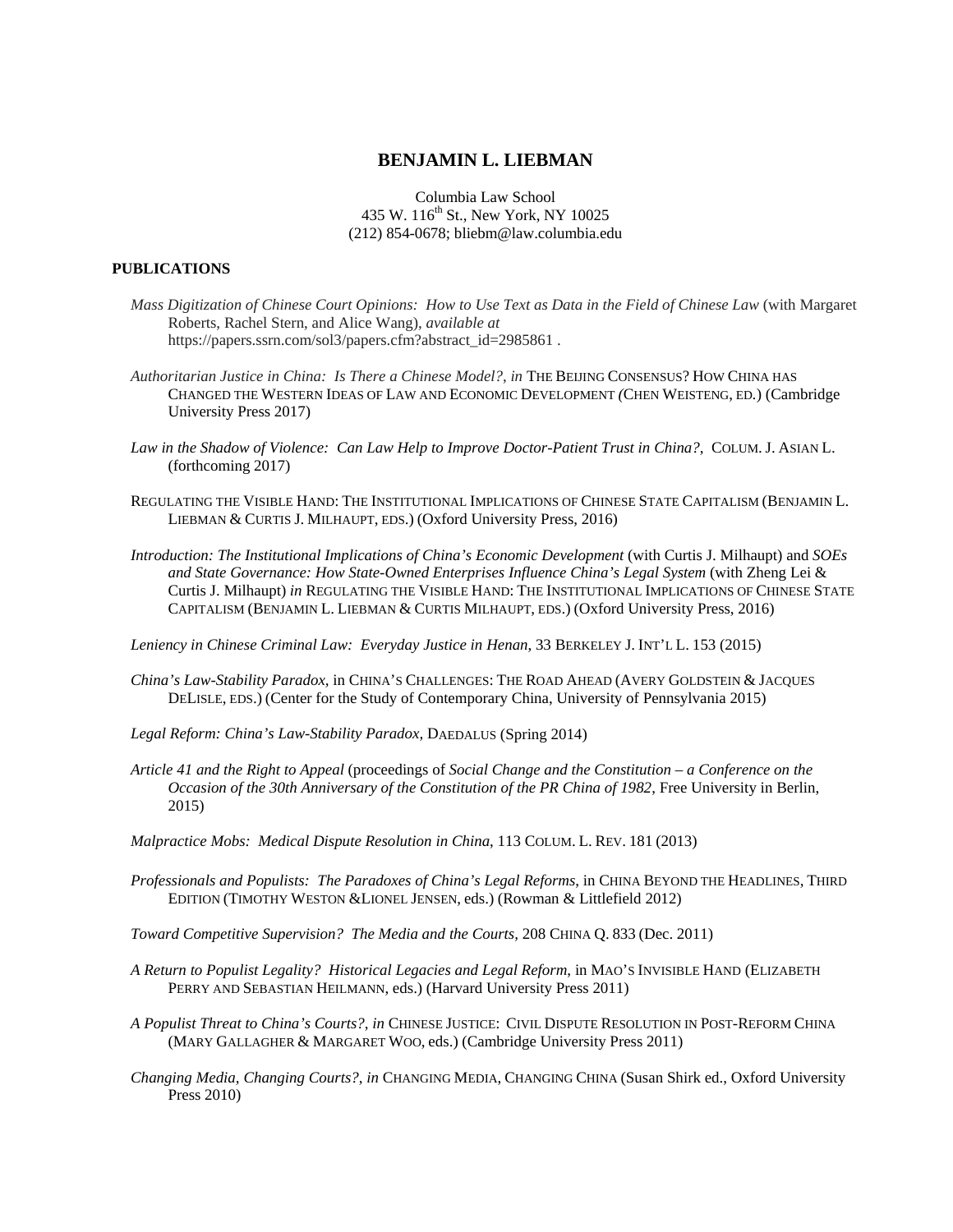- *Introduction* to *The 60th Anniversary of the PRC: A Retrospective on the Chinese Legal System*, 23 COLUM. J. ASIAN L. 1 (2009)
- *Assessing China's Legal Reforms*, PROCEEDINGS OF THE INTERNATIONAL CONFERENCE ON THIRTY YEARS OF REFORM AND OPENING-UP, CHINESE ACADEMY OF SOCIAL SCIENCES (2008) (also 23 COLUM. J. ASIAN L. 17 (2009))
- *Reputational Sanctions in China's Securities Markets*, 108 COLUM. L. REV. 929 (2008) (with Curtis Milhaupt)
- *Scandal, Sukyandaru, and Chouwen*, 106 MICH. L. REV. 1041 (2008) (reviewing MARK D. WEST, SECRETS, SEX AND SPECTACLE: THE RULES OF SCANDAL IN JAPAN AND THE UNITED STATES)
- *China's Courts: Restricted Reform*, 191 CHINA Q. 620 (Sept. 2007)
- *China's Courts: Restricted Reform*, 21 J. ASIAN L. 1 (2007) (expanded version)
- *Chinese Network Justice*, 8 CHI. J. INT'L L. 257 (2007) (with Tim Wu)
- *Innovation through Intimidation? An Empirical Account of Defamation Litigation in China*, 47 HARV. INT'L L.J. 33 (2006)
- *Introduction: Celebrating Stanley Lubman*, 19 J. ASIAN L. i (2006) (with R. Randle Edwards)
- *Watchdog or Demagogue? The Media in the Chinese Legal System* 105 COLUM. L. REV. 1 (2005)
- *Lawyers, Legal Aid, and Legitimacy in China*, *in* RAISING THE BAR (Alford & Miyazawa eds. 2004)
- *Clean Air, Clear Process? The Struggle over Air Pollution Law in the People's Republic of China*, 52 HASTINGS L.J. 703 (2001) (with William P. Alford)
- *Legal Aid and Public Interest Law in China*, 34 TEXAS INT'L L.J. 211 (1999)
- *Autonomy through Separation?: Environmental Law and the Basic Law of Hong Kong,* 39 HARV. INT'L L.J. 231 (1998)
- Note, *Class Action Litigation in China*, 111 HARV. L. REV. 1523 (1998)
- *The Supreme Court, 1996 Term Leading Cases, Old Chief v. United States*, 111 HARV. L. REV. 360 (1997)
- Recent Legislation, *Congress Imposes New Restrictions on Use of Funds by the Legal Services Corporation*, 110 HARV. L. REV. 1346 (1997)

Works appearing in Translation:

- *Zhongguo de Lüshi, Falü Yuanzhu yu Hefaxing* [*Lawyers, Legal Aid and Legitimacy in China*], *in* ZHONGGUO SHEHUI ZHUANXING SHIQI DE FALÜ FAZHAN [CONTEMPORARY CHINESE LEGAL DEVELOPMENT] 587-632 (Xu Chuanxi ed. 2004)
- *Les Acciones Collectivas En China* [*Class Action Litigation in China*], *in* PROCESOS COLECTIVOS 425 (Antonio Gidi & Eduardo Ferrer Mac-Gregor eds. & Angela Liliana Sanchez Rojas trans. 2003)